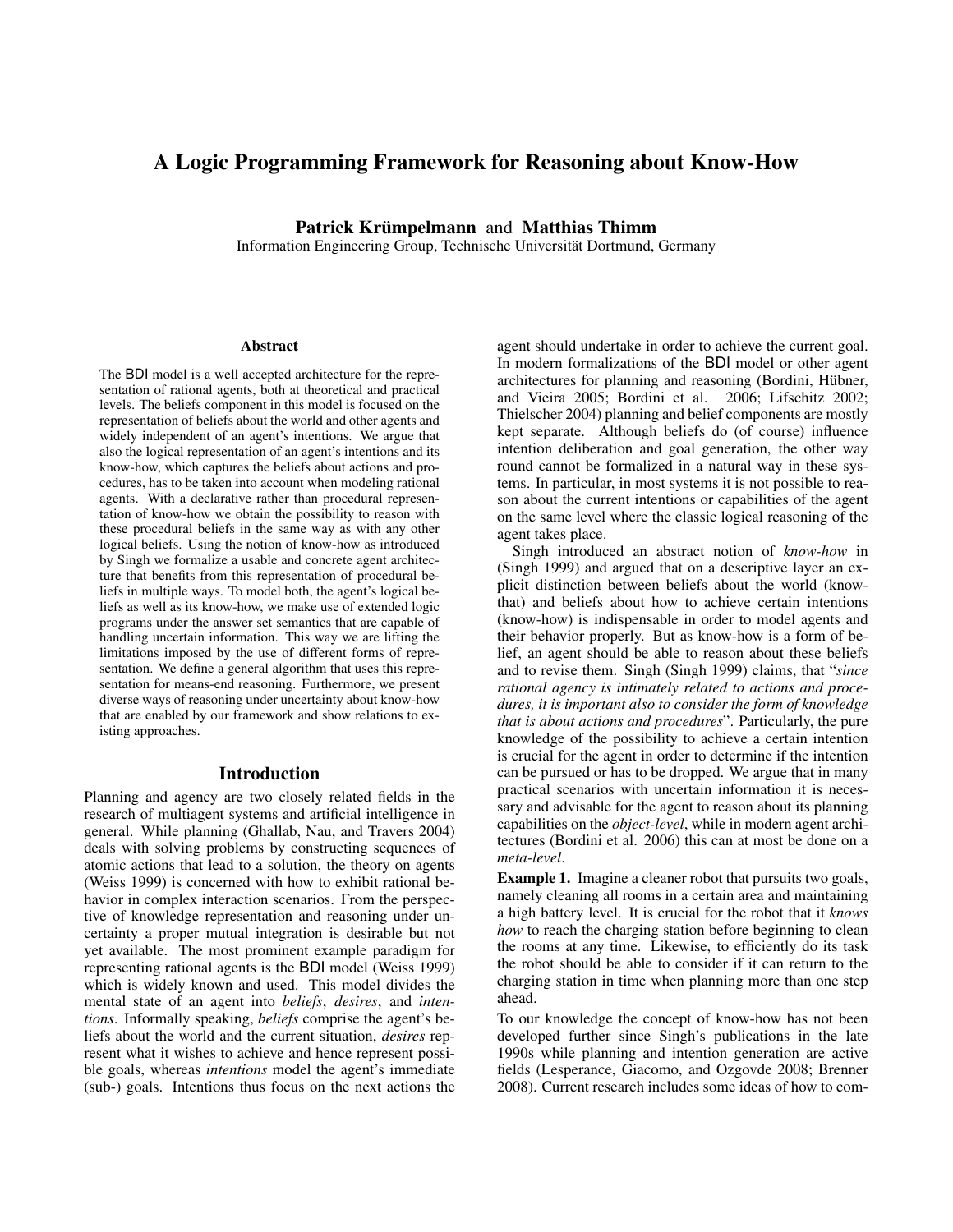bine state-of-the-art knowledge representation and reasoning techniques with problem solving and planning, e. g. using logic programming (Lifschitz 2002). Here, we take a look at the planning capabilities of an agent from the perspective of knowledge representation. By modeling knowhow in a declarative rather than procedural manner we enable the agent to reason about and revise these beliefs in the same way as any other of its logical beliefs. To this end we facilitate extended logic programs under the answer set semantics (Gelfond and Leone 2002). Extended logic programs proved to be very suitable for knowledge representation and reasoning and are widely used in a variety of applications which qualifies them as a powerful basis for our approach.

We formalize the idea of know-how in logic programming and develop a general algorithm, which enables an agent to make use of complex know-how structures. Moreover, we show how agents can reason about know-how facilitating the possibilities opened by our framework. Thus, we present a full-fledged framework for advanced representation and handling of as well as reasoning about structural knowledge.

This paper is organized as follows. In Section 2 we give some background on extended logic programs under the answer set semantics, know-how and a short overview on the overall agent architecture. We continue in Section 3 with the description of the main framework which comprises the representation of know-how in extended logic programs and a general algorithm for means-end reasoning. Section 4 gives some hints on the versatility of the framework with respect to reasoning. In particular, we show how to determine sound and reliable know-how and how to apply belief revision on know-how. In Section 5 we conclude and discuss our approach in the context of related work.

### Background

For our framework we make use of extended logic programs under the answer set semantics (Gelfond and Leone 2002) which distinguish between classical negation "¬" and default negation "not " and which are capable of dealing with incomplete information in open environments. Let  $At$  be a set of atoms and  $\mathcal L$  the corresponding set of literals, i.e., for every  $a \in At$  it is  $a \in \mathcal{L}$  and  $\neg a \in \mathcal{L}$ . Whenever necessary we use first-order predicates and terms, i. e. constants (starting with a lowercase letter) and variables (starting with an uppercase letter), to build atoms and literals in the usual way. An *extended logic program* P is a finite set of rules of the form

$$
r: h \leftarrow a_1, \ldots, a_n, \text{not } b_1, \ldots, \text{not } b_m.
$$

where  $h, a_1, \ldots, a_n, b_1, \ldots, b_m \in \mathcal{L}$ . We denote by  $\mathcal{H}(r)$  the head h and by  $\mathcal{B}(r)$  the body  ${a_1, \ldots, a_n, \text{not } b_1, \ldots, \text{not } b_m}$  of a rule r. If the body of a rule r is empty  $(\mathcal{B}(r) = \emptyset)$ , then r is called a *fact*, abbreviated h instead of  $h \leftarrow$ . Given a set  $X \subseteq \mathcal{L}$  of literals, then r is *applicable* in X, iff  $a_1, \ldots, a_n \in X$  and  $b_1, \ldots, b_m \notin X$ . The rule r is *satisfied* by X, if  $\mathcal{H}(r) \in X$ or if  $r$  is not applicable in  $X$ .  $X$  is a model of an extended logic program  $p$  iff all rules of  $P$  are satisfied by  $X$ . The set  $X \subseteq \mathcal{L}$  is *consistent*, iff for every  $a \in At$  it is not the case that  $a \in X$  and  $\neg a \in X$ .

An answer set is a minimal consistent set of literals that satisfies all rules. Let  $P$  be an extended logic program and  $X \subseteq \mathcal{L}$  a set of literals. The X-reduct of P, denoted  $P^X$ , is the union of all rules  $h \leftarrow a_1, \ldots, a_n$ . such that  $h \leftarrow a_1, \ldots, a_n$ , not  $b_1, \ldots$ , not  $b_m \in P$  and  $X \cap \{b_1, \ldots, b_m\} = \emptyset$ . For any extended logic program  $P$  and a set  $X$  of literals, the  $X$ -reduct of  $P$  is a logic program  $P'$  without default negation and therefore has a minimal model. If  $P'$  is inconsistent, then its unique model is defined to be  $\mathcal{L}$ . Let P be an extended logic program. A consistent set of literals  $S \subseteq \mathcal{L}$  is an *answer set* of P, iff S is a minimal model of  $P<sup>S</sup>$ .

We extend the syntax of extended logic programs with lists as in Prolog. A *list* is a sequence of terms enclosed by squared brackets, e.g.  $[a, b, c]$ , that can appear as a parameter for predicates like any other term. We use the notion  $[H|B]$  to divide the list in the first element H and the remaining list  $B$ . This is a shorthand to simplify presentation and does not extend the answer set semantics. In fact, under some conditions (that are fulfilled in the context used here) it can be shown, that extended logic programs with lists can be rewritten in extended logic programs without lists, such that the answer sets of the rewritten program can be appropriately rewritten to answer sets with lists (Lin and Wang 2008; Thimm and Krümpelmann 2009).

In our framework we use extended logic programs to represent beliefs, intentions and the know-how of an agent. Although our overall agent architecture is based on a BDI model we neglect the *desires* of an agent here to simplify presentation. Therefore, we consider only a single top-level goal that is initially the only element of the agent's intentions and reduce the complexity of the deliberation process, cf. Figure 1. Whenever needed we refer to the agent's intentions as a stack where the topmost intention is the intention currently pursued by the agent and subgoals are stacked on top of their super-goals. Some intentions, called *atomic intentions*, can be directly fulfilled by executing a corresponding action in the environment.

An agent is situated in an infinite loop of perception, deliberation and action, as Figure 1 illustrates. At the beginning of the loop the agent integrates newly perceived information into its beliefs and correspondingly updates its intentions, cf. (Krümpelmann et al. 2008; Krümpelmann and Kern-Isberner 2008). After having integrated newly perceived information the agent deliberates about its current status using information about what it knows (beliefs), what it wants to achieve (intentions), and its capabilities (knowhow). Eventually it executes an action in the environment. A comprehensive integration of the techniques described here into a complete BDI model can be found in (Thimm and Krümpelmann 2009).

We presuppose that the agent's knowledge about procedures, i. e. its know-how, can be structured into atomic statements  $\sigma$  of the form

$$
\sigma = (a, (s_1, \ldots, s_n), \{c_1, \ldots, c_m\})
$$

with abstract labels a (the goal of the statement),  $s_1, \ldots, s_n$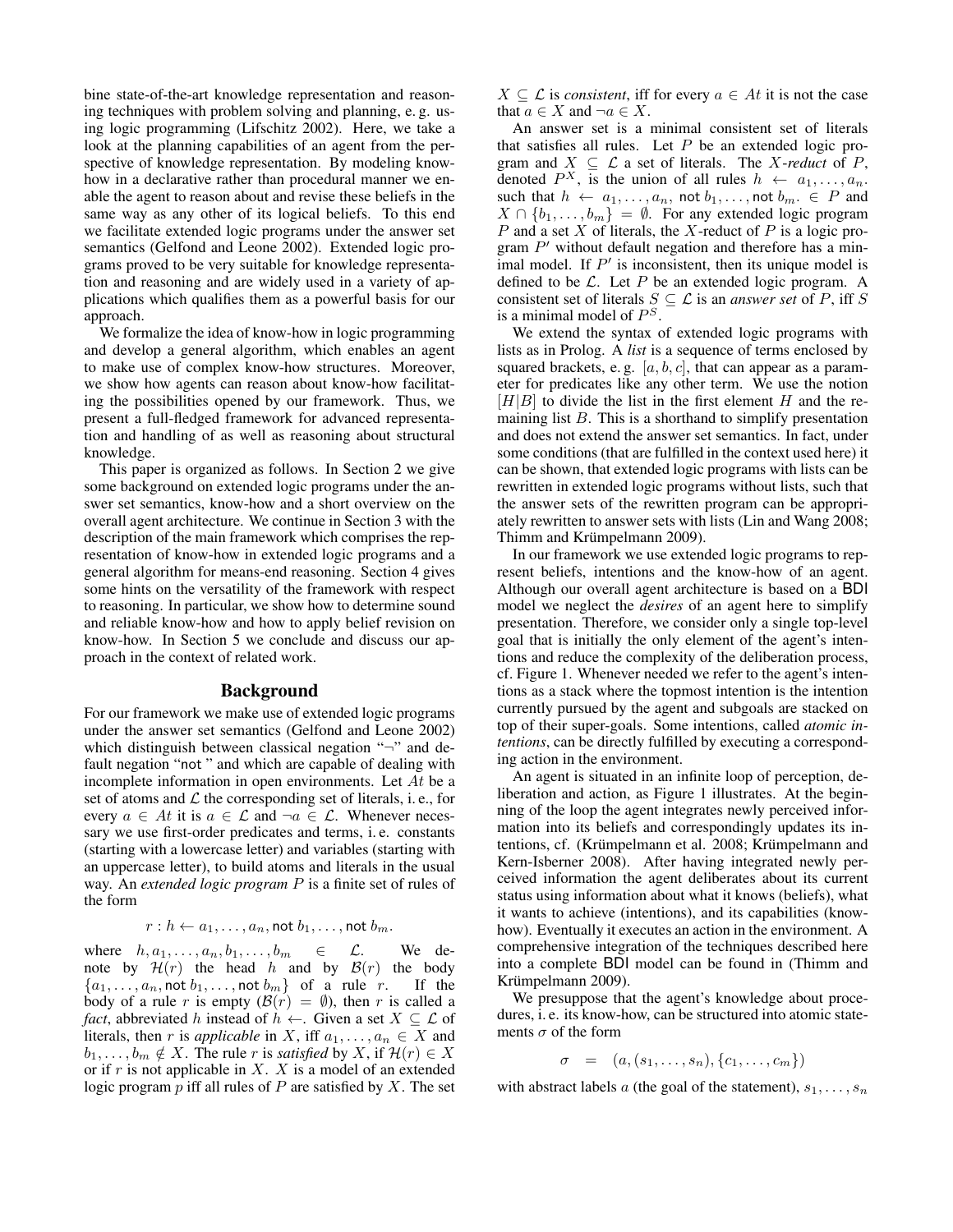

Figure 1: A simplified representation of the agent model. (The control flow is depicted with solid lines and the data flow with dashed lines.)

(the sub-goals of the statement), and  $c_1, \ldots, c_m$  (the conditions of the statement). The informal meaning of such a statement  $\sigma$  is as follows: In order to achieve the intention a the agent can try to achieve the intentions  $s_1, \ldots, s_m$ , if the conditions  $c_1, \ldots, c_m$  are fulfilled with respect to the agent's beliefs. Roughly, this kind of representation follows the usual form of procedures as in, e. g., STRIPS (Ghallab, Nau, and Travers 2004).

is represented by *cleaned\_all*. Suppose now that there are Example 2. We continue Example 1. Suppose the robot has the top-level goal (desire) to clean all rooms in its area which two rooms in its area, a hallway and a lounge, and that the robot shall verify that its battery is full before it starts cleaning these rooms. This knowledge can be captured by the statement:

# $\sigma = (cleaned\_all, (cleaned\_hallway, cleaned\_lounge),$  ${battery_full}$

With the use of these statements the agent can break down complex intentions into simpler ones which leads to the execution of an action. We give a more detailed description of this procedure and the actual representation of know-how and intentions using logic programs in the following sections.

# Know-How in Logic Programming

In the following we develop a framework for the representation of beliefs, intentions, and know-how in the sense described above using extended logic programming. Before stating the definitions of know-how, we need some more notation. Let C be a set of constant symbols with  $C = C_{kh} \dot{\cup} C_s$ . For what is coming constants from  $\mathcal{C}_{kh}$  are used to identify know-how statements using reification and constants from  $\mathcal{C}_s$  are used to represent logical statements, e.g. conditions or intentions. KB denotes the (logical) belief base of an agent which is an extended logic program. As outlined in the previous section, a know-how statement is comprised of an identifier  $\sigma$ , a goal a, a sequence of subgoals  $s_1, \ldots, s_n$ , and a set of conditions  $c_1, \ldots, c_m$ .

Definition 1 (Know-How Statement). A *know-how state-*

*ment* is a logic program of the form:

$$
khStatement(\sigma, a).
$$
  
\n
$$
khSubgoal(\sigma, 1, s_1).
$$
 ... 
$$
khSubgoal(\sigma, n, s_n).
$$
  
\n
$$
khCondition(\sigma, c_1).
$$
 ... 
$$
khCondition(\sigma, c_m).
$$

with constant symbols  $\sigma \in C_{kh}$ ,  $a, s_1, \ldots, s_n, c_1, \ldots, c_m \in$  $\mathcal{C}_s$  and  $m, n \in \mathbb{N}$ .

Besides the know-how statements a know-how base also contains information about the atomicity of intentions, which is captured by facts using the predicate *is\_atomic*.

**Definition 2** (Know-How Base). Let  $\{K_1, \ldots, K_n\}$  be a set of know-how statements. A *know-how base* Σ is an extended logic program defined as

$$
\Sigma = \bigcup_{i=1}^{k} K_i \cup \{is\_atomic(int). \mid int \in C_s,
$$
  
 *int* is an atomic intention.

In order to use the logical beliefs of the agent to check for applicability of know-how statements a translation mechanism is needed. The conditions of know-how statements are modeled with constants using reification, while the logical beliefs of the agent are modeled by means of literals and rules. For example, the representation of the statement in Example 2 as a know-how statement contains besides others the logical fact  $khCondition(\sigma, battery-full)$ , while the logical beliefs of the agent may contain the fact  $Battery Full$ . In order to use the logical beliefs to check for conditions, we assume that for each constant  $c \in \mathcal{C}_s$  there is also the rule

$$
holds(c) \leftarrow L.
$$

in the logical beliefs where  $L$  is the corresponding literal, that is identified with the constant  $c$ . For example, for the constant  $battery$ - $full$  we add the rule

$$
holds(battery\_full) \leftarrow BatteryFull.
$$

to the agents beliefs. We only introduce these rules for literals of arity zero as we only allow conditions to be constants. For literals with arity greater zero these mechanism can be extended in order to allow conditions as well as goals and sub-goals to be parametrized. But to keep our presentation simple we omit this extended mechanism and assume that all conditions of know-how statements can only appear as propositional literals in the agent's beliefs.

We continue by constructing an algorithm in logic programming which works on the representation developed above. This algorithm takes an agent's mental state, returns the next atomic action as output and, as a side effect, modifies the agent's intentions according to its deliberations. The agent's mental state is represented as a collection of extended logic programs which comprises the agent's (logical) beliefs  $KB$ , the agent's know-how base  $\Sigma$ , and the logic programs defined below. We define a logic program I that represents the intentions of the agent and keeps track of the current deliberation step. The program contains a set of facts for each step of its deliberation as follows:

• *istack* $(is)$ : *is* captures the intention stack of the agent as a list, the first intention being the currently pursued intention.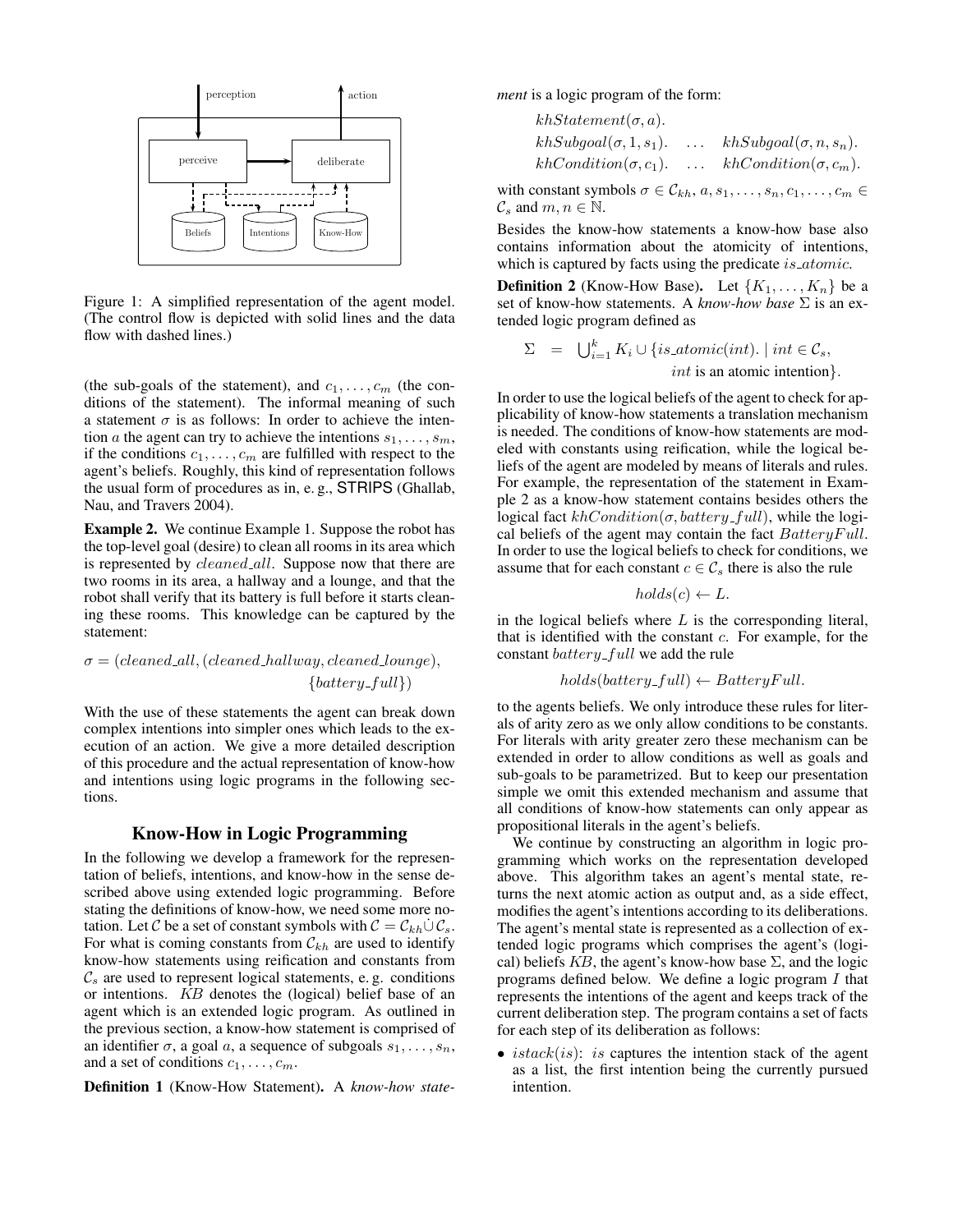- $khstate(ks)$ :  $ks$  is a list that represents the current stack of know-how statements corresponding to the intention stack.
- $act(ai)$ : if the agent determined an atomic intention,  $ai$ , to be executed, in the previous step of plan deliberation, this fact is added to I.
- $khFailed(kf)$ :  $kf$  is a list indicating, that the first knowhow statement failed in the context of the rest of  $kf$  due to unsatisfied conditions.
- $khPerformed(kh)$ : this fact is added to I if all subgoals of the specified know-how statement were fulfilled in the previous step of plan deliberation.
- $state(s)$ : describes the current state of plan deliberation by summarizing the operation of the last step. Accordingly, s is one of
	- *actionPerformed* (an action has been performed)
	- *intentionAdded* (an intention has been added to istack)
	- *khAdded* (a know-how statement has been added to khstate)
	- *noop* (no operation has been performed)

The facts *istack*, *khstate* and *khFailed* are the main components of I and describe the agent's current deliberation process. Initially the logic program I of an agent has the structure

> istack([initial intention]).  $khstate(||).$ state(*intentionAdded*).

with a given initial intention initial intention. Given a know-how base  $\Sigma$  and the logic program I, the logic program NextAction defined below uses these programs by generating a new state for  $I$  as part of the answer sets. Using these programs the algorithm depicted in Figure 2 computes the next action for the agent by repeatedly computing the intersection<sup>1</sup> of all answer sets of the union of  $I$ , the knowhow base  $\Sigma$ , the (logical) belief base KB and the rules in NextAction.

```
do
Compute the intersection ans of all
  answer sets of I \cup \Sigma \cup KB \cup NextAction
Adjust I according to ansuntil I contains a fact act(A)execute the action corresponding to A.
```


**Definition 3.** Let NextAction be the logic program that contains rules  $(r_1)$  to  $(r_{15})$ :

Rules for State *intentionAdded*:

- $(r_1)$  new  $act(A) \leftarrow$  istack([A|H]), is atomic(A), state(*intentionAdded*).
- $(r_2)$  new khstate([KH|K])  $\leftarrow$  khstate(K),  $khStatement(KH, I), istack([I]_-]),$ not  $khConditions>Fail(KH),$ not  $kh\_failed([KH|K]),$ state(*intentionAdded*), not  $new\_act(\_)$ .
- $(r_3)$  new\_khFailed([KH|K])  $\leftarrow$ state(intentionAdded), not  $new\_act($ <sub>-</sub>), not  $new_khState(.), khState([KH|K]).$
- $(r_4)$  to Parent  $\leftarrow$  new khF ailed(.).

#### Rules for State *actionPerformed*:

- $(r_5)$  new istack $([C|B]) \leftarrow$ khstate([KH| ]), state(*actionPerformed*),  $istack([A|B]), khSubgoal(KH, I, A),$  $J = I + 1$ , khSubqoal(KH, J, C).
- $(r_6)$  new\_khPerformed(KH)  $\leftarrow$ khstate([KH| ]), state(*actionPerformed*),  $istack([A \square]), khSubgoal(KH, I, A),$  $J = I + 1$ , not  $khSubgoal(KH, J, ...).$
- $(r_7)$  to Parent  $\leftarrow$  new khP erformed(\_).

Rules for State *khAdded*:

 $(r_8)$  new istack $([I|B]) \leftarrow$  $istack(B), khSubgoal(KH, 1, I),$ state(*khAdded*), khstate([KH|K]).

State transition rules:

- $(r_9)$  new\_state(*actionPerformed*)  $\leftarrow$  new\_act(*A*).
- $(r_{10})$  new\_state(*intentionAdded*)  $\leftarrow$
- $new\_stack( _{\_})$ , not  $new\_khPerformed( _).$  $(r_{11})$  new state(khAdded) ←  $new_k hState(.),$  not  $new_k hPerformed( ).$
- $(r_{12})$  new\_state(*intentionAdded*) ←
- $new\_khFailed(.),$  not  $istack([]).$
- $(r_{13})$  new state(noop)  $\leftarrow$  new istack([]).

#### Auxiliary rules:

- $(r_{14})$  new istack $(B) \leftarrow$  to Parent, istack $([-B])$ .
- $(r_{15})$  new kh $State(K) \leftarrow toParent, khState([-K]).$
- $(r_{16})$  khConditionsFail(KH)  $\leftarrow$

```
khCondition(KH, X), not holds(X).
```
Due to the single instantiation of  $state(\cdot)$  in the initial program I and the structure of the rules for literals of the form  $new\_action(\cdot)$ ,  $new\_istack(\cdot)$ ,  $new\_khstate$ , etc. it holds: if one of these literals appears in an answer set, then it appears in all answer sets (given that the logical beliefs in KB do not influence this derivation in an undesired manner). In the algorithm depicted in Figure 2 these literals are extracted from the intersection, their " $new$ " prefixes are stripped off and they are set as the new program I.

The following propositions show that the program NextAction, the interaction of the rules, and the iterative computation of answer sets behave well. Let  $\Omega =$ 

<sup>&</sup>lt;sup>1</sup>We base our algorithm on a skeptical inference process. One can also imagine an algorithm based on credulous inference, i. e. taking a specific answer set as result.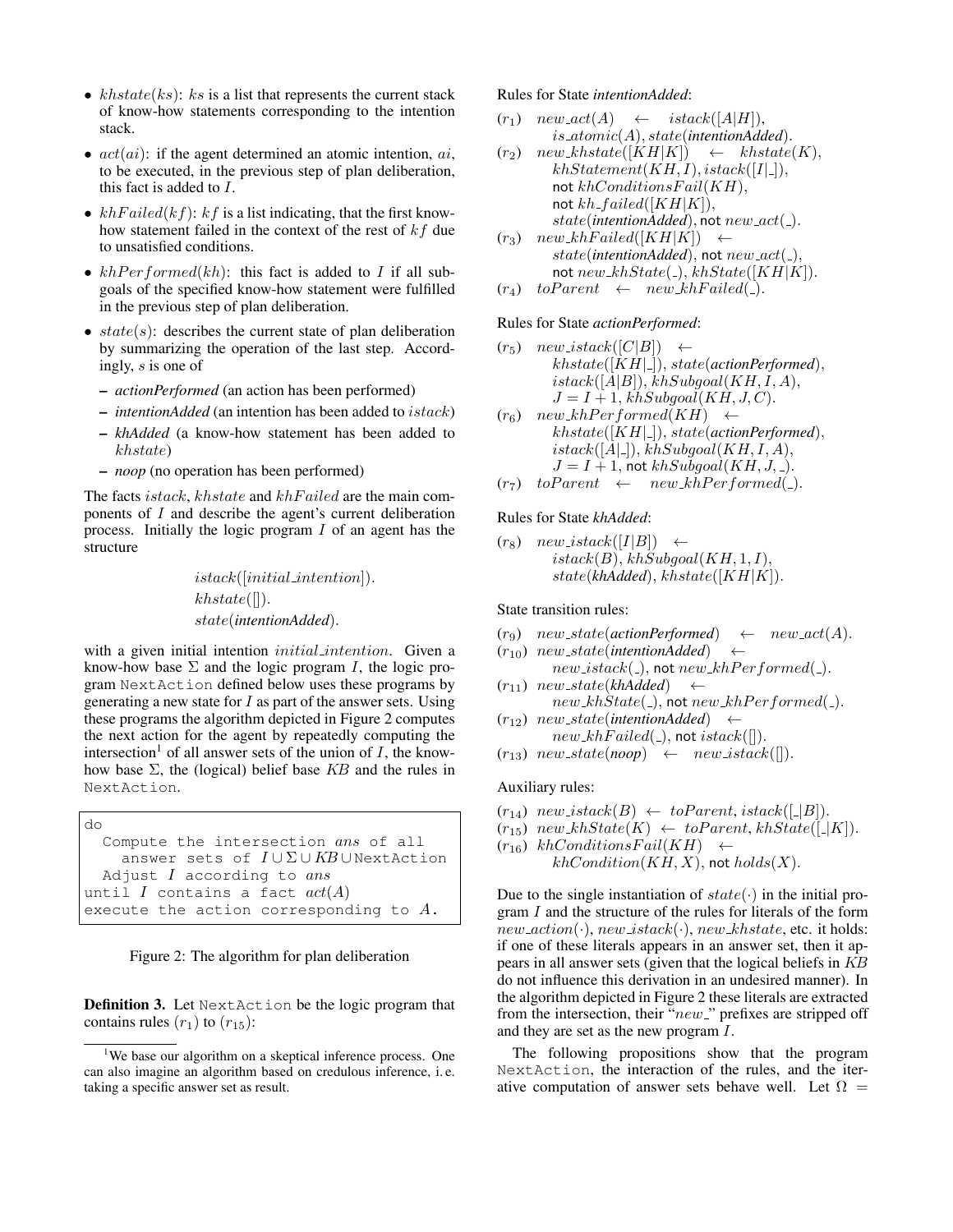#### $(KB, \Sigma, I)$  denote the mental state of an agent.

#### Proposition 1. *It holds:*

- *1. For every mental state* Ω *of an agent, there is not more than one new mental state* Ω 0 *induced by the answer sets of* NextAction ∪ Ω*.*
- *2. For every mental state* Ω *of an agent—except a mental state with state* $(noop) \in I$ —there is a valid mental state Ω 0 *induced by the answer sets of* NextAction ∪ Ω*.*

*Proof sketch.* Given some mental state with state(intentionAdded)  $\in$  I one of the rules  $(r_1)$ - $(r<sub>3</sub>)$  is applicable. These are mutual exclusive as for each pair of rules the head of one rule is contained in the negative body of the other. If rule  $(r_1)$  is applicable then rule  $(r_9)$ is also automatically applicable and the applicability of  $(r_2)$  leads to the applicability of  $(r_{11})$  which conducts the state change as desired. The failure of the check for applicability of know-how statements in  $(r_2)$  will lead to the applicability of  $(r_3)$ , if  $(r_1)$  is not applicable. At this point, no applicable know-how statement for the current intention is available and therefore the current know-how statement failed. Hence,  $(r_4)$  is applicable which resembles a  $toParent$  operation by means of the applicability of rules  $(r_{14})$  and  $(r_{15})$ . At this point  $(r_{12})$  will be applicable in the same iteration and marks the successor mental state by deriving state(intentionAdded). Thus, in the next iteration the applicability of  $(r_2)$  is checked again on the parent intention of the intention that just proved to be not achievable. The know-how statement which failed has been marked as failed and is not taken into consideration again. The described application of rules  $(r_3)$ ,  $(r_4)$ ,  $(r_{14})$ ,  $(r_{15})$ and  $(r_{12})$  initiates a loop if  $(r_3)$  is applicable again and terminates if  $(r_2)$  is finally applicable or if the intention stack is empty and  $(r_{13})$  is satisfied and the state *noop* is reached. If  $state(actionPerformed) \in I$  one of the rules  $(r_5) - (r_6)$  can be applicable which are mutual exclusive again. If  $(r_5)$  is applicable the subsequent subgoal is placed on the list and by means of  $(r_9)$  the state changes to *actionPerformed*. In the case that  $(r_6)$  is applicable,  $(r_7)$ will be applicable as well and a  $to Parent$  operation will be executed by means of rules  $(r_{14})$  and  $(r_{15})$ . The state transition rules are blocked at this point as the state stays the same and the parent intention will be considered in the next iteration. If  $state(khAdded) \in I$  then  $(r_8)$  will be applicable and adds the first subgoal of the added know-how statement to the intention stack which again leads to the applicability of  $(r_{10})$ . The other subgoals are captured by the  $khSubgoal(\cdot, \cdot, \cdot)$  predicate and that they will be added by means of the rules  $(r_5)$ . П

#### Proposition 2. *Every iterated determination of a mental states terminates in a mental state with state* $(noop) \in I$ .

A more comprehensive description on the algorithm and the complete proofs can be found in (Thimm and Krümpelmann 2009). This representation of know-how and the algorithm for means-end reasoning constitute the basis of a versatile framework for know-how that we illustrate in the following.

# Reasoning about Know-How

One of the main motivations for the explicit representation of know-how and intentions in a declarative manner is that this enables the agent to reason about these components. Moreover, the agents awareness of its procedural knowledge can deeply influence the behaviour of its means-end reasoning. The structure of know-how reveals information about the involved conditions and subgoals of the achievement of goals and this information enables the agent to reason about the feasibility and effort as well of the reliability of the achievement of goals, as we will demonstrate in this section.

#### Sound Know-How

Under most circumstances it is reasonable that an agent can determine if it has the means to achieve a given intention before it starts acting towards its fulfillment. One simple realization of this idea is captured by the following definition.

**Definition 4** (Sound Know-How). Let  $\Sigma$  be a know-how base. An intention  $i \in \mathcal{C}_s$  is *achievable* in  $\Sigma$  if

- $\bullet$  *i* is an atomic intention or
- there is at least one  $\sigma \in \mathcal{C}_{kh}$  with  $khStatement(\sigma, i) \in$  $\Sigma$  and every s with  $khSubgoal(\sigma, \cdot, s) \in \Sigma$  is achievable.

 $\Sigma$  is called *sound* if every intention  $i \in \mathcal{C}_s$  is achievable.

Given an know-how base  $\Sigma$  the rules stated in Figure 3 determine whether an intention is achievable. If these rules are added to the agent's beliefs the agent is aware of its capabilities at any time and can use this information to avoid unnecessary actions.

| achievable(I)    | $\leftarrow$ is_atomic(I).         |
|------------------|------------------------------------|
| achievable(I)    | $\leftarrow khStatement(KH, I),$   |
|                  | not $\neg sound(KH)$ .             |
| $\neg sound(KH)$ | $\leftarrow khSubgoal(KH, J, SI),$ |
|                  | not $achievable(SI)$ .             |

The definition of sound know-how and the corresponding logic program do not take the conditions of a know-how statement into consideration when determining if an intention is achievable. We will discuss a notion called *reliable know-how* in the next subsection which will take these conditions into consideration.

#### Reliable Know-How

Singh states that reliable know-how should meet some form of natural language understanding and defines a very strong notion of reliable know-how in (Singh 1999). He also notes that alternative, less strict, versions of reliability might be formulated. A similar notion is the one of *secure planning* (Eiter et al. 2000), which captures the intuition of a knowhow statement or an intention, that can always be fulfilled no matter what the circumstances are. Due to uncertainty of the agent's beliefs, one might be interested if the agent is able to fulfill a given intention even if its beliefs are incomplete or if the environment changes due to other agents'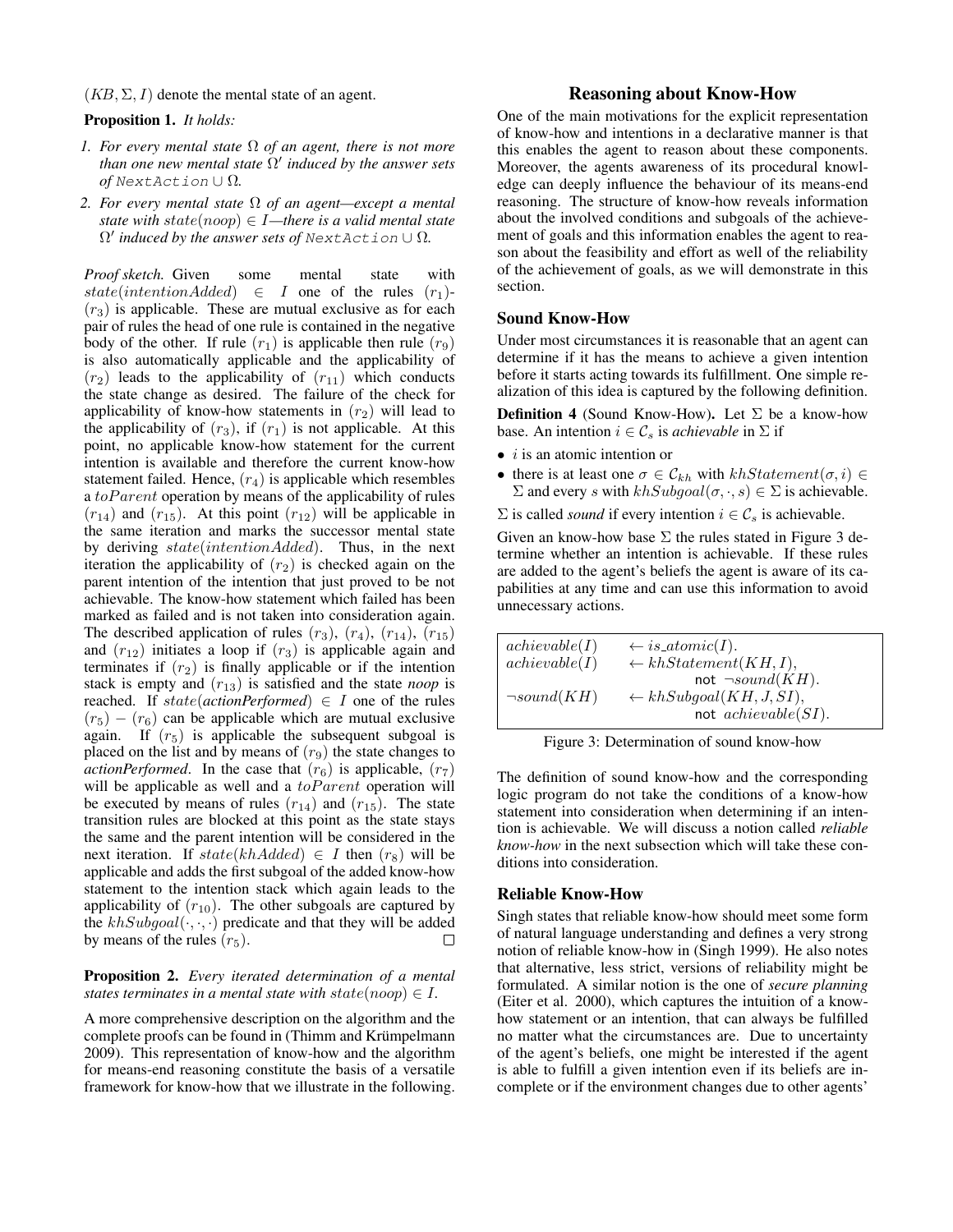| reliably Achievable (I, C)<br>$\leftarrow$ is_atomic(I).         |  |
|------------------------------------------------------------------|--|
| $\leftarrow khStatement(KH, I),$<br>reliably Achievable (I, C)   |  |
| not $\neg reliable(KH,C)$ .                                      |  |
| $\neg reliable(KH,C) \leftarrow$<br>khCondition(KH, Cond),       |  |
| notin(Cond, C).                                                  |  |
| notin(X, []).                                                    |  |
| notin(X, [H B])<br>$\leftarrow X \neq H, \text{notin}(X, B).$    |  |
| $\neg reliable(KH,C) \leftarrow khSubgoal(KH, I, Int),$          |  |
| context(C2, C, KH, I),                                           |  |
| not reliably $Achievable(Int, C2)$ .                             |  |
| context(C, C, KH, 1).                                            |  |
| context([Int C2], C, KH, I)<br>$\leftarrow I \neq 1, J = I - 1,$ |  |
| context(C2, C, KH, J),                                           |  |
| khSubgoal(KH, J, Int).                                           |  |

Figure 4: Determination of reliable know-how

actions. Reliable know-how is know-how which is known not to fail given the incomplete information available. In particular this means that literals which are neither known to be true nor false are irrelevant for the success of the application of know-how. For simplicity, we assume that actions cannot fail, so atomic intentions are *reliably achievable* by definition. For complex intentions *reliability* is recursively defined using the reliability of its subcomponents and a context C, i. e. a subset of  $\mathcal{C}_s$ .

**Definition 5** (Reliability). Let  $\Sigma$  be a know-how base,  $i \in \mathcal{C}_s$  an intention and  $C \subseteq \mathcal{C}_s$ . The intention i is *reliably achievable in* C if i is an atomic intention or if there is at least one  $\sigma \in C_{kh}$  with  $khStatement(\sigma, i) \in \Sigma$  and  $\sigma$  is reliable in C. A  $\sigma \in \mathcal{C}_{kh}$ with  $khSubgoal(\sigma, 1, s_1) \dots khSubgoal(\sigma, n, s_n) \in \Sigma$  is *reliable in context* C iff 1.) each  $s_i$  ( $1 \le i \le n$ ) of  $\sigma$  is reliably achievable in  $C \cup \{s_1, \ldots, s_{i-1}\}\$  and 2.) the conditions of  $\sigma$  are fulfilled in C.

Note that the intentions of previous sub-goals are added to the context of a sub-goal as well. This is being done as previous actions may be requisite for application of later intentions. Our notion of reliable know-how is implemented through the addition of the rules depicted in Figure 4 to the agent's beliefs. These rules enable the agent to always have knowledge about which of its know-how is reliable and which is not. Thus, the knowledge about the reliability of know-how influences the behaviour of the agent as it can take care of some tasks as long as it reliably knows how to achieve some important intentions. In the example of the cleaner robot this means that it keeps on cleaning as long as it reliably knows how to get to the charging station.

# Revision and Update of Know-How

Communicating agents in a dynamic environment need the capability to adopt their beliefs when they acquaint new information. Usually these changes of beliefs are limited to logical beliefs. In terms of belief dynamics, the logical representation of know-how comes with the benefit that knowhow can be subject to dynamic changes by use of the same operators as for logical beliefs. The agent can revise its know-how when it receives new know-how statements and

thus can incorporate them into the existing know-how base while maintaining consistency. Due to the representation on the same level with other beliefs, the dynamics of logical beliefs and of know-how are processed at the same time using the same mechanism and thus respecting interactions of both. Moreover, updates of subgoals or conditions of knowhow statements are automatically performed if new subgoals or conditions are added for a given know-how statement. This is due to conflicts which can be a direct one which is handled by update mechanisms directly. Also, indirect conflicts can be used for revision as they can easily be made obvious by use of integrity constraints of the form

$$
\leftarrow \ khSubgoal(KH, I, Int1),khSubgoal(KH, I, Int2),Int1 \neq Int2.
$$

as these impose conflicts in the sense of answer set semantics which need to be solved. Some modifications of update mechanism for logic programs like (Krümpelmann and Kern-Isberner 2008) towards the consideration of conflicts induced by constraints have to be made for this matter which we do not explicate here due to space restrictions. We will, however, exemplify some of the possibilities in the following example.

Example 3. Building on Example 2 we can consider different types of new information the cleaner robot might acquire. For instance, assume that the robot's assignment has been changed so that it now has to clean the kitchen instead of the lounge. This results in the addition of a new fact of the form  $khSubgoal(\sigma, 2, cleaned\_kitchen)$  into the (procedural) beliefs of the robot. This fact will lead to a conflict induced by the constraint defined above. Assuming a change operator for logic programming based on causal rejection (Krümpelmann and Kern-Isberner 2008) this will lead to the rejection of the older piece of information in conflict, in this case the fact  $khSubgoal(\sigma, 2, cleaned\_lounge)$ .

The agent might also receive the information that it has to consider the status of its bag in form of the fact  $khCondition(\sigma, bag\_empty)$ . This resembles a pure expansion, as the addition of this fact does not lead to any conflict. In case the agent realizes that there is enough light for its solar panels it might want to stop caring about its battery status and the fact  $\neg khCondition(\sigma, battery\_status)$ is added to its beliefs. This induces a direct conflict with the fact  $khCondition(\sigma, battery\_status)$  which is the less recent information and will thus be rejected. The strict negated predicate  $\neg khCondition(\sigma, battery\_status)$  is out of the scope of the know-how statement  $\sigma$  and therefore this operation resembles a contraction in terms of know-how.

More complex change operations to know-how statements can be implemented by simply adding some rules which will take care of the effects of initiated changes, like keeping the numbering of know-how subgoals in a consistent state. Updates of know-that will instantaneously lead to changes to the reliability of know-how which again will influence other components of the agent as has been laid out earlier. Another aspect in this manner is the communication and transfer of know-how (Krümpelmann et al. 2008).